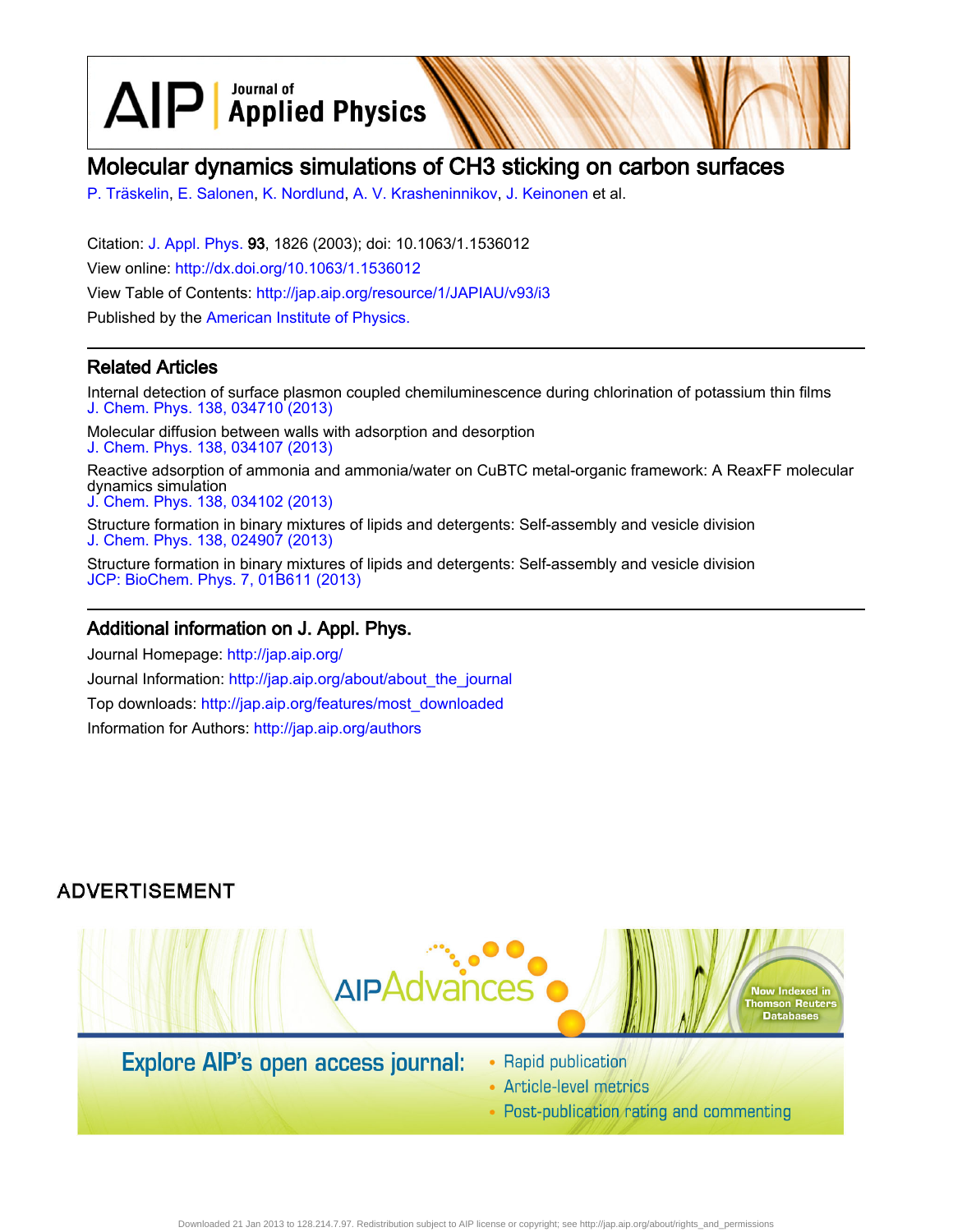## **Molecular dynamics simulations of CH<sub>3</sub> sticking on carbon surfaces**

P. Träskelin,<sup>a)</sup> E. Salonen, K. Nordlund, A. V. Krasheninnikov, and J. Keinonen *Accelerator Laboratory, P.O. Box 43, FIN-00014 University of Helsinki, Finland*

C. H. Wu

EFDA, Max-Planck-Institut für Plasmaphysik, D-85748 Garching bei München, Germany

(Received 11 July 2002; accepted 14 November 2002)

Employing both quantum mechanical and empirical force models, we use molecular dynamics simulations to obtain sticking cross sections for  $CH<sub>3</sub>$  radical chemisorption on unsaturated sites of carbon surfaces. Effects of the local atomic neighborhood on the chemisorption are examined for the comparison of the results with experiments. Our results show that the chemisorption of a  $CH<sub>3</sub>$ radical onto a dangling bond is highly affected by the neighborhood of the unsaturated carbon atom sites. Notably, sticking cross sections of totally bare dangling bond sites at the surface and sites partly shielded by neighboring methyl groups are observed to differ by two orders of magnitude,  $(15.3\pm1.7)$  Å<sup>2</sup> and  $(0.2\pm0.1)$  Å<sup>2</sup>, respectively. We describe a steering effect which explains the recent experimental observation that the sticking cross section can be larger than the average area per surface site. © 2003 American Institute of Physics. [DOI: 10.1063/1.1536012]

#### **I. INTRODUCTION**

Diamond and diamond-like materials are important in many technological applications due to their unique mechanical, chemical, and optical properties.<sup>1,2</sup> Diamond-like hydrocarbon films are especially important for the performance and design of present and next-generation fusion devices.3–5 When the deuterium and tritium ions and neutrals which have escaped from the fusion core plasma interact with carbon-based first walls, hydrocarbon species are released via physical and chemical sputtering. These species can either be redeposited on divertor tiles or deposited in other regions of the vacuum chamber which are not in direct contact with the fusion plasma.<sup>6</sup>

A major issue in fusion devices is how to achieve good control over the tritium inventory bound in deposited hydrocarbon films, as tritium is highly radioactive and cannot easily be recycled. With a better knowledge about the drifting of the hydrocarbon molecules in the vacuum chamber and growth of the hydrocarbon films, a better control of the tritium inventory can be achieved.

Using molecular dynamics (MD) simulations we now study the sticking process of methyl radicals on carbon dangling bonds. We examine several different dangling bond configurations lying on a hydrogen-terminated diamond  $(111)$  surface to be able to deduce what kind of dangling bond environment underlies the experimentally observed sticking coefficients.

#### **II. BACKGROUND**

In laboratories, diamond films are grown using techniques such as chemical vapor deposition, plasma assisted deposition, ion-beam deposition and sputtering, and laser ablation.<sup>7–10</sup> Models based on measurements, designed to estimate the concentration of gas-phase species present in a filament-assisted diamond growth, indicate that the two most important growth species are methyl  $(CH<sub>3</sub>)$  and acetylene  $(C_2H_2)$  radicals.<sup>11,12</sup> Both experiments<sup>13</sup> and MD  $\sin$ ulations<sup>14,15</sup> show that these radical species are among the most abundant sputtered species from fusion device plasma-facing carbon materials. This indicates that methyl and acetylene are important growth species of hydrocarbon films on the first wall.

Several models of diamond-like carbon film growth have been developed<sup>16–21</sup> but the precise reaction mechanisms are still unknown. It is generally accepted that the relative importance of methyl for C:H film growth depends not only on the high concentration in the feed gas and adsorption probability on unsaturated carbon sites (i.e., atoms with dangling bonds), $^{22,23}$  but also on the creation rate of new unsaturated carbon sites. $^{24}$  MD simulations by Alfonso and Ulloa<sup>25</sup> showed further that methyl radicals do not adsorb on fully hydrogen terminated carbon surfaces even at impact energies as high as 10 eV/molecule.

Since the growth of the carbon matrix by  $CH<sub>3</sub>$  proceeds only via chemisorption on carbon dangling bonds, we define the effective sticking cross section  $\sigma_c$  on these sites as an area on the surface to which the radical always chemisorbs upon impact. Clearly, factors contributing to  $\sigma_c$  are not only the feed gas and substrate surface temperature, $^{26}$  but also the local atomic neighborhood of the adsorption sites. Provided that the cross section is known, along with the concentration of adsorption sites  $n_{db}$ , the sticking coefficient of the growth species *s* and hence the overall growth of C:H films can be effectively predicted.

In recent studies by von Keudell *et al.*24,27–29 surface processes on polymer-like hydrocarbon films were studied in radical beam experiments in an approach to isolate and quantify individual growth mechanisms. It was shown that an

a)Electronic mail: ptraskel@beam.helsinki.fi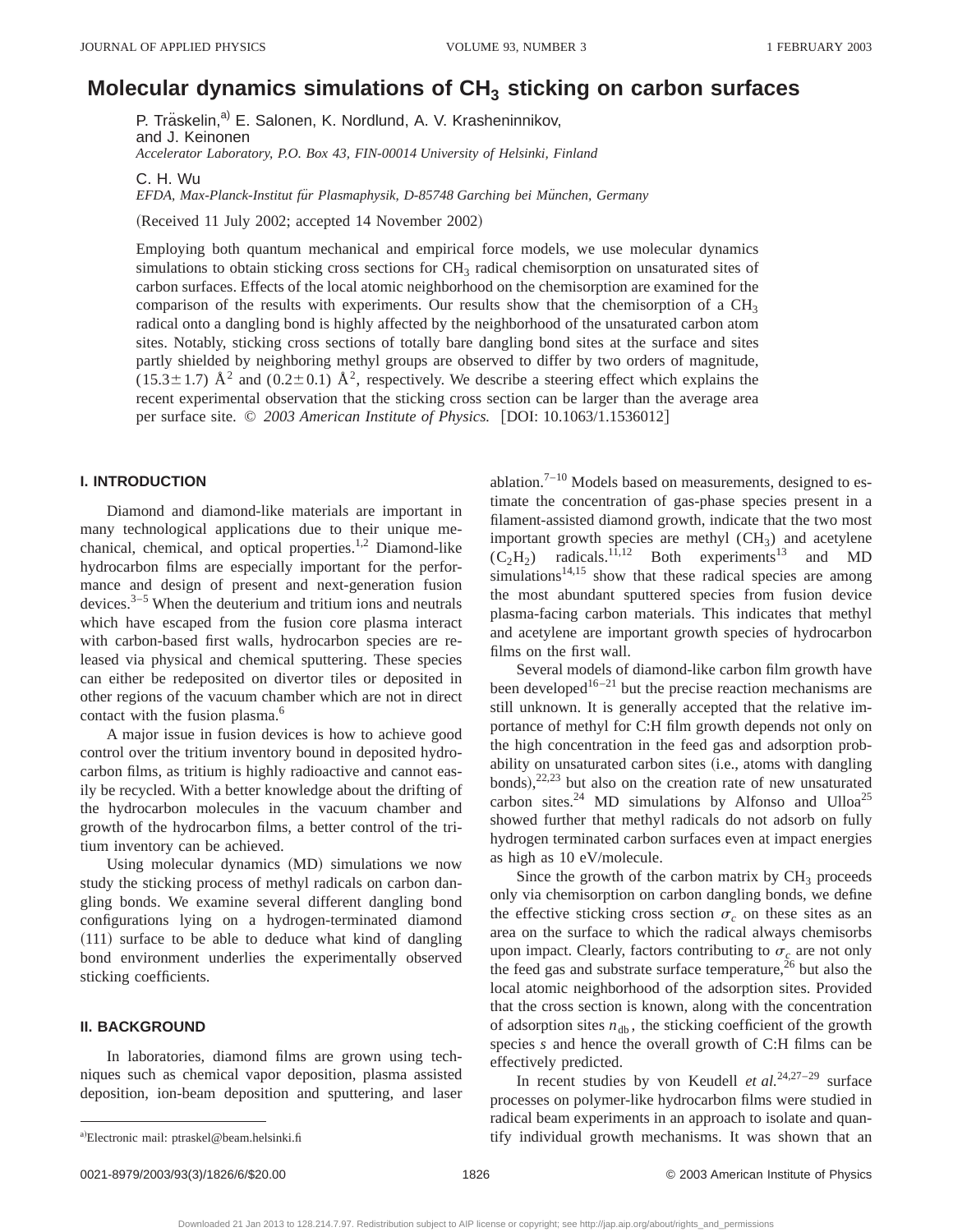additional flux of atomic hydrogen, interacting simultaneously as methyl radicals with the surface, could enhance the sticking coefficient of  $CH<sub>3</sub>$  by two orders of magnitude. The hydrogen flux provides new adsorption sites via hydrogen abstraction in  $H_2$  species and the results clearly show the importance of unsaturated carbon sites for the sticking of methyl radicals.

From simple rate equations, employing various experimentally determined parameters, von Keudell *et al.* obtained the cross section of a methyl radical chemisorption on an unsaturated carbon site to be  $\sigma_c = 2.4 \text{ Å}^2$ . However, if elimination processes of the hydrogen incorporated to the substrate during methyl adsorptions are taken into account in the model, the cross section is higher,  $5.9 \text{ Å}^2$ . This latter approach, with  $\sigma_c$  = 5.9 Å<sup>2</sup>, was done with methyl radicals in a 45° angle of incidence and was shown to be in excellent agreement with the experiments. When the experiment was done with incoming methyl radicals at normal angle of incidence the cross section obtained was much higher, 10–15  $\AA^2$ .<sup>30</sup> This is more than the average size for a surface site, 7.4  $\AA$ <sup>2</sup>.<sup>30</sup> Thus a simple geometric argument is not enough to explain the large cross section. In this article we use computer simulations to shed light on the origin on this puzzling result.

#### **III. SIMULATION METHOD**

For simulating the chemisorption of a methyl radical on a diamond (111) surface, we used both tight binding  $(TB)^{31,32}$  and empirical<sup>33</sup> hydrocarbon force models. Both of the models describe well the chemistry in C–H systems, the former giving a more rigorous, quantum mechanical representation, based on a second order expansion of the Kohn– Sham total energy in density functional theory with respect to charge density fluctuations. On the other hand, the empirical Brenner potential $^{33}$  is computationally less intensive while still describing bond formation and breaking correctly. This allows one to achieve more comprehensive statistics in MD simulations. It is worth noting that the two models have essentially nothing in common in the way the inter atomic forces are obtained. The main difference between the TB and empirical potential methods is that the empirical potential energy is obtained from an analytical function of atom coordinates usually fitted to experimental data, whereas in the TB method the energy is calculated by solving the Schrödinger equation for electrons in the field of atom cores. Hence, comparison between the two models is also useful in the view of validating the simulation results.

The experiments we compare our results with were conducted at 320 K rather than the 0 K we use. However, our previous experience with impact simulations $34,35$  indicates that this is not a problem, as the lattice vibrations in strongly bonded materials are typically so small below  $\sim$  600 K that they do not affect impact or surface reaction events significantly. For the present study we also tested this explicitly by repeating some of the central impact simulations with substrate temperatures of 0 and 320 K. The resulting sticking coefficients were in all cases the same within the statistical uncertainties (which were  $\leq 10\%$ ).



FIG. 1. Illustrations of four diamond  $(111)$  surfaces used in our modeling, with one (a) and seven (b) unsaturated carbon atoms, a four carbon atom cluster  $(c)$  on top of the surface (three of these carbon atoms being terminated by hydrogen) and finally with three methyl groups (d) neighboring the dangling bond seen in the middle of the surface. The dark spheres represent carbon atoms and the light ones hydrogen atoms. In total there were two layers of carbon atoms in the  $(111)$  direction. The incoming methyl radical is shown above the surface in the cases (a) and (b).

For the TB simulations we first created a diamond lattice consisting of two layers of carbon atoms, a total of 120 atoms. The lattice was equilibrated at 0 K using the temperature and pressure scaling methods of Berendsen *et al.*,<sup>36</sup> using a maximum time step of 0.25 fs which was found to be a small enough value to conserve the total energy well in systems of interest. The surface temperature was the same in all the sticking simulations. The carbon matrix was terminated with hydrogen at both  $(111)$  surfaces. One hydrogen atom was then removed from the surface thus resulting in an unsaturated carbon atom with one dangling bond [see Fig.  $1(a)$ ].

In order to study the effect of neighboring atoms we also created three other diamond surfaces. On the second lattice  $|cf. Fig. 1(b)|$  we had seven unsaturated carbon sites at the surface, namely the dangling bond used in the previous case and dangling bonds on the neighboring carbon atoms. The third lattice consisted of a cluster of four carbon atoms at the surface. Three of the carbon atoms were terminated by two hydrogen atoms, leaving a dangling bond site in the middle [see Fig.  $1(c)$ ]. Although this is clearly an artificial structure, it allowed us to study a completely bare dangling bond while still preserving the  $s p<sup>3</sup>$  bonding structure. The last surface was made by replacing 1, 2, or 3 hydrogen atoms neighboring the dangling bond with methyl groups, resulting in a partly shielded dangling bond site [see Fig.  $1(d)$ ].

The sticking simulations were begun by creating a  $CH<sub>3</sub>$ radical above the diamond surface [see Figs. 1(a) and  $(b)$ ]. The distance between the radical and surface was larger than the cutoff (interaction) radius of the model. The radical was directed to the surface in the normal angle of incidence, with a translational velocity, rotation, and vibrational motion corresponding to a selected temperature. The simulation run for 500 fs, before the final bonding configuration was examined. Radicals bound to an unsaturated carbon atom by covalent bonds at the end of the simulation, were considered chemi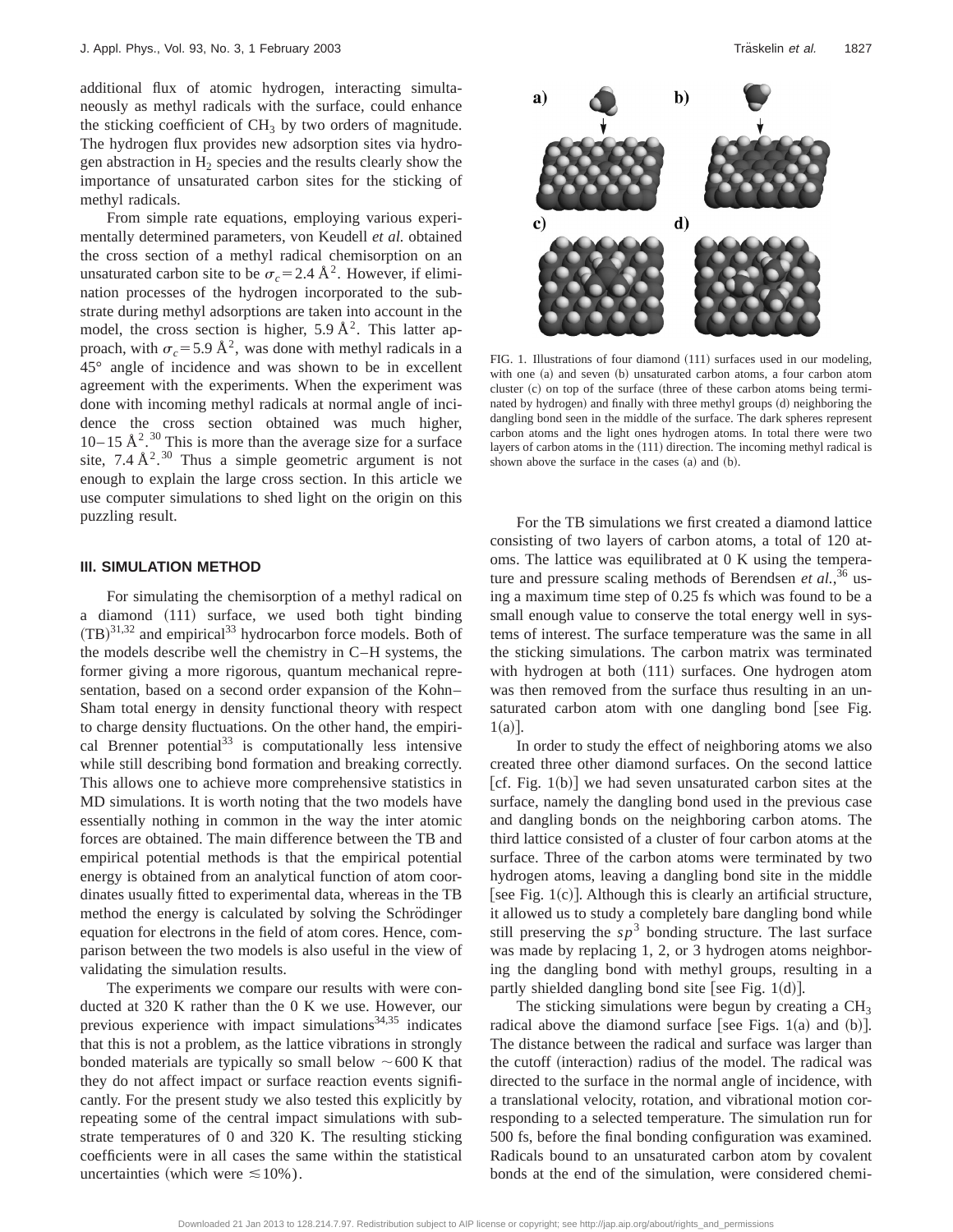sorbed. Tests with longer simulation times  $(2 \text{ ps})$  verified that 500 fs simulations were adequate to determine the chemisorption of an incoming radical.

The impact points were chosen randomly inside circular segments, centered on the dangling bond site, with a radial width  $\Delta r$ =0.1 Å each. This is a stratified Monte Carlo (MC) strategy, which has been shown to give accurate results more efficiently than the conventional MC (i.e., completely arbitrary impact points on the whole surface).  $37,38$  The maximum distance of an impact point from the dangling bond site was 3.0 Å. By running series of impact simulations for each segment and integrating over the corresponding sticking probabilities, an effective sticking cross section was obtained for each surface configuration. In the case of seven dangling bonds only chemisorptions to the central unsaturated carbon site were taken into account. The total number of trajectories simulated for each temperature and surface configuration was typically 4000 in the classical potential simulations, and 100 for the TB simulations. The latter small value was necessitated by the high computational cost of TB calculations, but was still enough to give sufficient statistical accuracy for the comparison of different kinds of surfaces configurations.

Before initiating the actual sticking simulations, a number of tests for our models were carried out. First, we tested how the incoming molecule state, i.e., the rotational and vibrational motion, affects the sticking cross section. This was done in the following way. First, the  $CH<sub>3</sub>$  molecules were equilibrated in a heat bath at 2100 K for about 50 ps, resulting in translational, vibrational and rotational motions. As the thermal motion gave the radicals a random direction for the translational movement, the  $CH<sub>3</sub>$  molecules were then rotated so that their center-of-mass velocity vectors were parallel to the surface normal. The molecules were then brought above the substrate and the sticking simulations were performed, using the surface with seven dangling bonds and the carbon–carbon cutoff distance of 2.0 Å. By the use of the empirical potential we were able to gather comprehensive statistics. The results show that the cross section did not change significantly by adding vibrations and rotation to the motion of the  $CH<sub>3</sub>$  molecules, as the results were the same within the margins of error. Since this is a purely qualitative conclusion, the uncertainty with the potential cutoff radius  $(see Sec. IV B.)$  is not a problem here.

One physical effect which is not explicitly accounted for in our simulations are the zero-point vibrations of atoms.<sup>39</sup> In this case, there are two kinds of zero-point vibrations which might affect the results. The first kind is the zero-point vibrations of the H atoms in the  $CH<sub>3</sub>$ . From the vibrational frequencies of the CH<sub>3</sub> molecule,<sup>40</sup> we found that the zeropoint energy of the H atoms can correspond to temperatures of the order of 300 K. Since we have found (see above) that the sticking coefficients we obtain are the same for  $CH<sub>3</sub>$ internal temperatures between 0 and 2000 K, it is highly unlikely that the zero-point vibrations of the methyl radical would affect our results.

The second kind is the zero-point vibrations in the substrate. These can be substantial; the Debye model predicts a zero-point energy for diamond corresponding to a temperature of  $2100 \text{ K}^{39}$  This corresponds to a root-mean-square



FIG. 2. Sphere (a) and simple stick (b) illustrations of one of the unusual bonding configurations for  $CH<sub>3</sub>$  chemisorption that we observed in the TB simulations for a surface with seven dangling bonds.

displacement of atoms from their lattice sites of about 0.040 Å in each dimension. $41$  In our classical model, a lattice temperature of 700 K gives the same amplitude of vibrations for the C atoms. Hence we did test simulations of sticking coefficients for lattices at this temperature. The results were the same as those for the lower temperatures 0 and 320 K, indicating that zero-point vibrations do not have a significant effect on our results within the current statistical uncertainties of  $\sim$  10%.

We also examined whether the size of the lattice affects the sticking cross section. Since the tight-binding calculations are computationally very expensive it was preferable to work with a rather small lattice. The test simulations were performed by repeating the same series of simulations for two different hydrogen-terminated diamond (111) lattices, consisting of 173 and 233 atoms corresponding to two and three layers of carbon, respectively. The size of the lattice was not observed to have any effect on the sticking cross section within the margins of error.

The TB model employs a nonorthogonal, self-chargeconsistent  $(SCC)$  parametrization.<sup>31,32</sup> Although charge fluctuations were not expected to be important for the present problem, we still tested the model with both SCC and non-SCC modifications. The results were roughly the same for both cases and the non-SCC modification was used in the sticking simulations, reducing the calculation time significantly.

In the following, we present results for methyl radicals impinging lattices consisting of one or two layers of carbon atoms. The radicals have rotational and vibrational motion corresponding to the classical distributions of the methyl gas temperature, since this is the case in most experiments.

#### **IV. RESULTS**

#### **A. Tight-binding simulations**

In the TB simulations, the most common behavior for the incoming methyl radical was to chemisorb onto a dangling bond site or to form a volatile  $CH<sub>4</sub>$  molecule by capturing a surface hydrogen and drifting away from the surface.

In addition to these two cases, the  $CH<sub>3</sub>$  radical sometimes adapted unusual (observed in  $\sim$ 15% of the sticking cases) bonding configurations at the surface with seven dangling bonds (see Fig. 2). These bonding configurations were probably intermediate and metastable, but the time scale of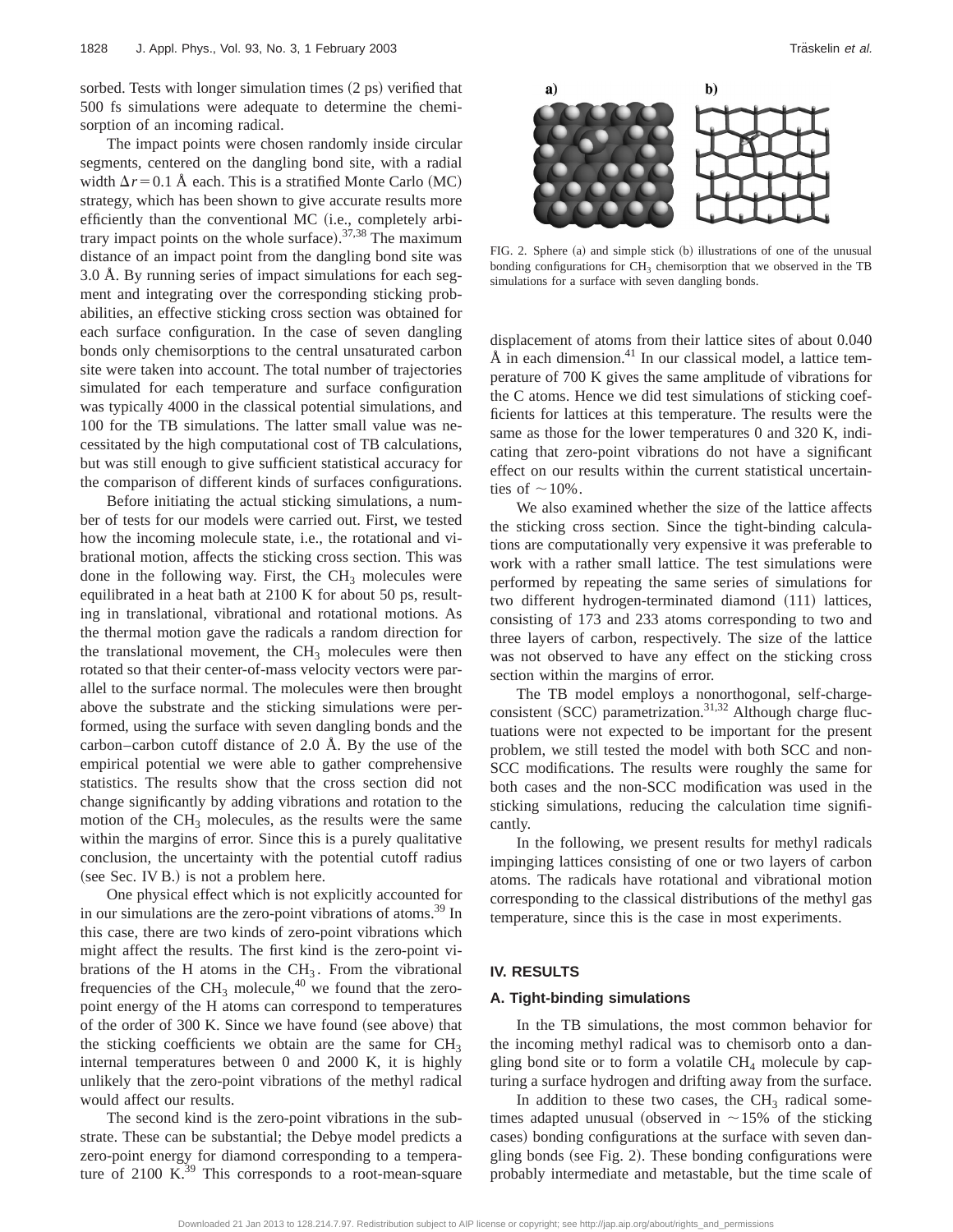the simulations did not allow us to determine the lifetime of these states.

In some cases the  $CH<sub>3</sub>$  group fragmentated as one or two of its hydrogen atoms chemisorbed to dangling bond sites at the surface. The remaining CH*<sup>x</sup>* group chemisorbed onto the surface, either onto another dangling bond site or by sticking to the surface between two dangling bond sites  $(Fig. 2)$ . Another possibility was that one of the hydrogen atoms in  $CH<sub>3</sub>$ chemisorbed onto a dangling bond site, leaving a methylene  $(CH<sub>2</sub>)$  radical which drifted away from the surface. However, since these unusual bonding configurations are rare, they have no significant effect on the sticking cross sections reported below within the current statistical uncertainties. However, if a better accuracy is achieved in the future in the simulations and modeling, special configurations like this will need to be taken into consideration in the analysis.

The sticking cross section obtained for the surface with one dangling bond was  $\sigma_c = (10.4 \pm 1.2)$  Å<sup>2</sup>. The quite large value, in comparison with the area per surface site  $\sim$  5.7 Å<sup>2</sup>, was obtained when  $CH<sub>3</sub>$  radicals impinging even at a rather large distance from the unsaturated carbon atom, were deflected from the surface hydrogen and, in some cases directing the methyl radical towards the dangling bond.

Repeating the simulations by the use of the surface with seven dangling bonds,  $\sigma_c$  obtained was about half of the value deduced for one dangling bond,  $(6\pm 2)$  Å<sup>2</sup>. However, as previously mentioned, only chemisorptions to the central dangling bond were taken into account. As the  $CH<sub>3</sub>$  species chemisorbed in all of the simulations (i.e., the sticking probability was 1), the  $\sigma_c$  obtained was simply the area per one dangling bond site at the surface, namely  $5.7 \text{ Å}^2$ .

For the third surface [Fig. 1(c)]  $\sigma_c$  was even larger than for the surface with one dangling bond,  $(15.3 \pm 1.7)$  Å<sup>2</sup>. This is not a surprise, as there were no steric hindrances for the chemisorption. Any attractive interaction between the carbon atom in the  $CH<sub>3</sub>$  radical and the unsaturated carbon atom almost certainly resulted in chemisorption; one can consider this a kind of steering effect. Contrary to this, in the case where the chemisorption site had three neighboring methyl groups  $[cf. Fig. 1(d)]$ , the cross section was dramatically smaller,  $\sigma_c = (0.2 \pm 0.1)$  Å<sup>2</sup>. Here the methyl groups shield the incoming radical from the dangling bond.

#### **B. Classical simulations**

Before we present the results of the classical simulations, we discuss one problem associated with them, namely the choice of the cutoff. Contrary to other parameters in the model, the carbon–carbon cutoff range is not optimized<sup>33,42</sup> and it is known that the model can be sensitive to modifications of this parameter. $43,44$  To test this, we created two modified versions of the potential energy function with larger cutoff radii,  $r_c = 2.25$  (Ref. 44) and 2.46 (Ref. 45) Å. Larger cutoffs than  $r_c = 2.46$  Å cannot be used, since for  $r_c$  $>$  2.46 Å the equilibrium properties of C in the graphite and diamond phases start to change.

Several series of simulations were then run with the modified force models (cf. Fig. 3). The results show that the value of the interaction cutoff is significant for the sticking



FIG. 3. Sticking cross sections obtained using the classical Brenner hydrocarbon potential for the cases with one dangling bond on the surface  $(N_{\text{db}})$  $=1$ ), seven dangling bonds on the surface ( $N_{db} = 7$ ), and one dangling bond on top of a cluster (cluster), consisting of four carbon atoms (three of these saturated). The methyl gas temperature was in all the cases 2100 K.

process in the classical model. For example, at a methyl gas temperature of 2100 K, the value of the sticking cross section on a surface with a single dangling bond varied from (1.6  $\pm$  0.1) Å<sup>2</sup> (original cutoff of 2.0 Å) to (3.8 $\pm$  0.2) Å<sup>2</sup> (cutoff of 2.46 Å). For a surface configuration with seven dangling bonds the effect was weaker, cross sections obtained with larger cutoff radii being only about 50% larger than for the original value. Since the value of 2.46 Å has been systematically optimized and provides sticking cross sections closest to the TB values, we use results obtained for this cutoff in the remainder of the article.

The results of the classical model were clearly different from those of the TB model. Chemisorptions were not as frequent as for the TB model for any of the surfaces, resulting in much smaller cross sections. Also, the cross sections obtained for surfaces with seven dangling bonds were roughly a factor of 2–3 larger than for the surface with only one dangling bond, remaining still smaller than the area per surface site. However, the largest cross sections were still observed for the case of the bare dangling bond site.

For examination of whether and how the sticking cross section of incoming radicals is affected by the number of neighboring methyl groups next to the dangling bond site at the surface, we used the classical force model and surfaces with one, two or three methyl groups next to the unsaturated carbon atom. The results are shown in Fig. 4. The cross section clearly increases with the decrease of the number of neighboring methyl groups, illustrating the dramatic effect of the local atomic neighborhood on the chemisorption process.



FIG. 4. Sticking cross sections obtained using the classical Brenner hydrocarbon potential and a surface with zero, one, two, and three methyl groups next to the unsaturated carbon atom. The methyl gas temperature in all the cases was 2100 K.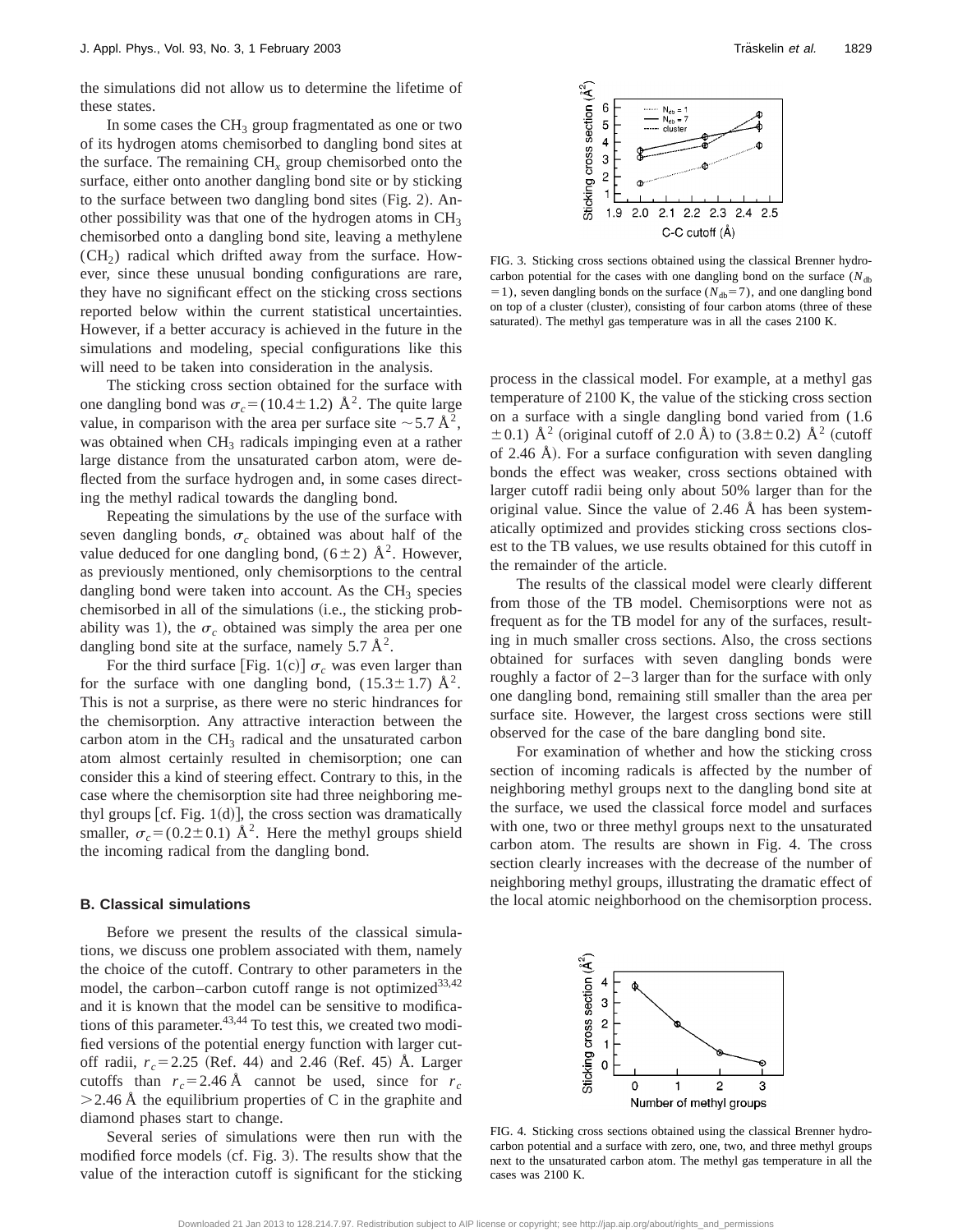#### **V. DISCUSSION**

The cross sections obtained with the TB model were larger than the ones obtained with the empirical model in all the cases studied. While the original interaction range parametrization of the empirical model gave cross sections lower than the TB model by a factor of  $2-7$ , the cross sections were observed to increase as the cutoff range was increased. We emphasize that the Brenner model was originally developed for the modeling of chemical vapor deposition of diamond.<sup>33</sup> However, our present comparison with TB shows that the probability for one of the most important growth reactions is probably too low. While the original reason for the optimization of the cutoff range were the structures obtained in carbon phase changes,<sup>44</sup> the chemical reactions between C:H networks and  $CH<sub>3</sub>$  radicals show now a significant dependence on the cutoff range. Even at the largest cutoff range, 2.46 Å, the sticking cross sections remained up to a factor of  $\sim$ 3 lower than for the TB model.

Our results show that there is a dramatic effect of the local atomic neighborhood of the dangling bond on the chemisorption probability. Depending on the surface configuration, the sticking cross sections were observed to vary by two orders of magnitude. Although the configuration of three methyl radicals surrounding an unsaturated carbon site is quite improbable, this study illustrates the importance of the hydrogen flux on the growth of the C:H network. Without the removal of the hydrogen atoms bound in the methyl groups, the probability of  $CH<sub>3</sub>$  adsorption remains low. Furthermore, the cross linking of the methyl groups cannot take place without hydrogen abstraction, as the typical C-H bond energy is higher than those of  $sp^2$  and  $sp^3$  C—C bonds.

Provided that the dangling bond coverage of the surface is low enough, each  $CH<sub>3</sub>$  impact near a dangling bond site can be described independently of the other dangling bond sites on the surface. The sticking probability of the  $CH<sub>3</sub>$  species is then simply the ratio of the sticking cross section and the total surface area multiplied with the number of dangling bond sites. However, if the dangling bond coverage is large, neighboring unsaturated carbon sites will affect the sticking cross section. This is seen in our modeling in the case of seven dangling bonds. For the TB model the cross section drops from 10.4  $\AA^2$  of an isolated dangling bond site to 6  $\AA^2$ for seven dangling bonds the latter is roughly the area per surface site, and corresponds to a sticking probability of one.

The values of sticking cross sections obtained in our simulations compare well with an experimentally determined cross section of  $10-15 \text{ Å}^2$ .<sup>30</sup> Since there are many types of surface sites, the experimental value is an average over all the cross sections. The sample used in the experiments was not diamond-like carbon but less dense, polymer like hydrogenated carbon. As the average number of neighboring carbon atoms in diamond is higher than in the polymer like films, where the H/C ratio is roughly one, it can be assumed that the shielding of the dangling bond sites was quite low. From the four cases studied in this work, the case of one dangling bond corresponds best to the case of polymer like C:H.

The internal motion (i.e., rotation and vibration) of the impinging radical was not observed to have significant effect on the sticking cross sections. The likely reason for this is that the chemisorption reaction of the  $CH<sub>3</sub>$  radical is much faster compared to the time scale of the internal motion of the radical.

Since von Keudell *et al.* obtained a different value,  $10-15 \text{ Å}^2$ , <sup>30</sup> for the sticking cross section at normal angle of incidence of the incoming methyl groups than for 45° angle of incidence, 5.9  $\AA^2$ , <sup>29</sup> the sticking cross section is probably angle dependent. This is a topic in our following simulation studies.

#### **VI. CONCLUSIONS**

In conclusion, using both tight binding and empirical force models, cross sections for  $CH<sub>3</sub>$  radical chemisorption on unsaturated carbon sites on various carbon surfaces were determined. Although the results for the two models were qualitatively similar, the TB simulations gave cross sections about a factor of 3 higher than the empirical potential with the optimized cutoff. This indicates that the Brenner potential has significant problems in the quantitative description of hydrocarbon reactions with carbon surfaces, one of the very situations it was originally designed to handle.

For the TB model, the cross sections ranged from 15.3  $\pm$  1.7 Å<sup>2</sup> (for the case of completely bare dangling bond) to  $0.2 \pm 0.1$  Å<sup>2</sup> (an unsaturated carbon site shielded by three neighboring methyl groups). Thus, the local atomic neighborhood of the dangling bond can lead to variation of the sticking cross section within two orders of magnitude. The cross sections observed for the bare dangling bond configurations are larger than the area per surface site. This is explained by the fact that a long-range attraction steers the radical to the dangling bond. This explains the surprisingly large sticking cross section of  $10-15 \text{ Å}^2$  observed in experiments.

#### **ACKNOWLEDGMENTS**

This work was supported by TEKES under the FFUSION2 Program, and the Academy of Finland under Project Nos. 44215, 52345, and 73722. Grants of computer time from the Center for Scientific Computing in Espoo, Finland are gratefully acknowledged.

- $1$ K. Larsson, J.-O. Carlsson, and S. Lunell, Phys. Rev. B 51, 10003 (1995).
- $^{2}$  W. Zhu, Z. Pan, Y. Ho, and Z. Man, Nucl. Instrum. Methods Phys. Res. B 153, 213 (1999).
- <sup>3</sup> J. Winter, J. Nucl. Mater. **161**, 265 (1989).
- <sup>4</sup>G. Federici and C. H. Wu, J. Nucl. Mater. **207**, 62 (1993).
- <sup>5</sup> J. Winter, Plasma Phys. Controlled Fusion 38, 1503 (1996).
- <sup>6</sup> P. Andrew, J. Nucl. Mater. **153**, 266 (1999).
- $7$ T. Kawatand and K. Kondo, Jpn. J. Appl. Phys., Part 1  $26$ , 1429 (1987).
- <sup>8</sup>P. Reinke, P. Kania, and P. Oelhafen, Thin Solid Films 270, 124 (1995).
- 9K. Kurihara, K. Sasaki, M. Kawarada, and N. Koshino, Appl. Phys. Lett. 52, 437 (1988).
- <sup>10</sup> M. A. Cappelliand and P. H. Paul, J. Appl. Phys. **67**, 2596 (1990).
- 11S. J. Harris, A. M. Weiner, and T. A. Perry, Appl. Phys. Lett. **53**, 1605  $(1989).$
- <sup>12</sup>D. G. Goodwin and G. G. Gavillet, J. Appl. Phys. **68**, 6393 (1990).
- 13E. Vietzke and A. A. Haasz, in *Physical Processes of the Interaction of Fusion Plasmas with Solids*, edited by W. O. Hofer and J. Roth (Academic, San Diego, 1996), Chap. 4.